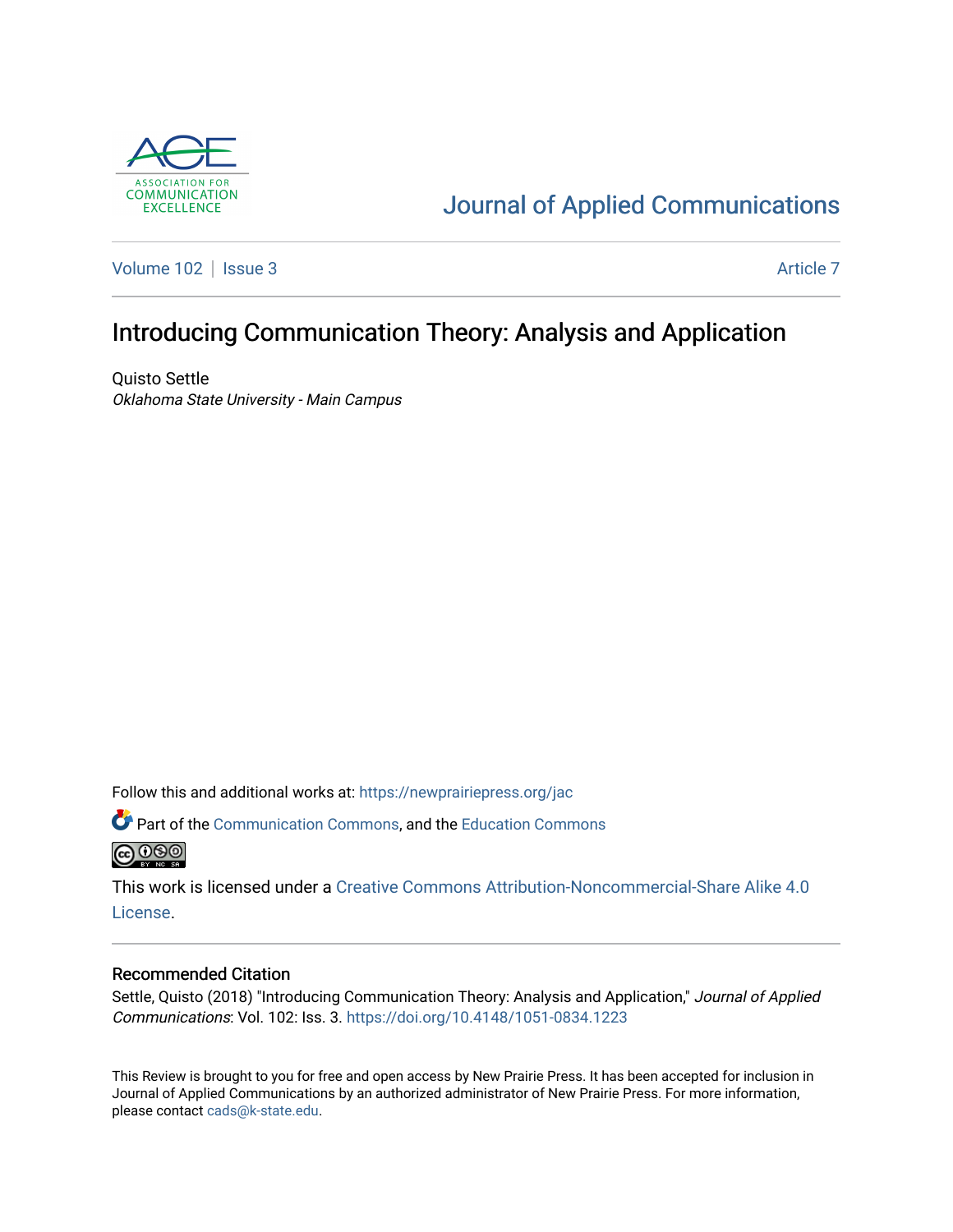# Introducing Communication Theory: Analysis and Application

### Abstract

Review of Introducing Communication Theory: Analysis and Application (6th ed.)

## Keywords

Communication Theory, Book Review, Textbook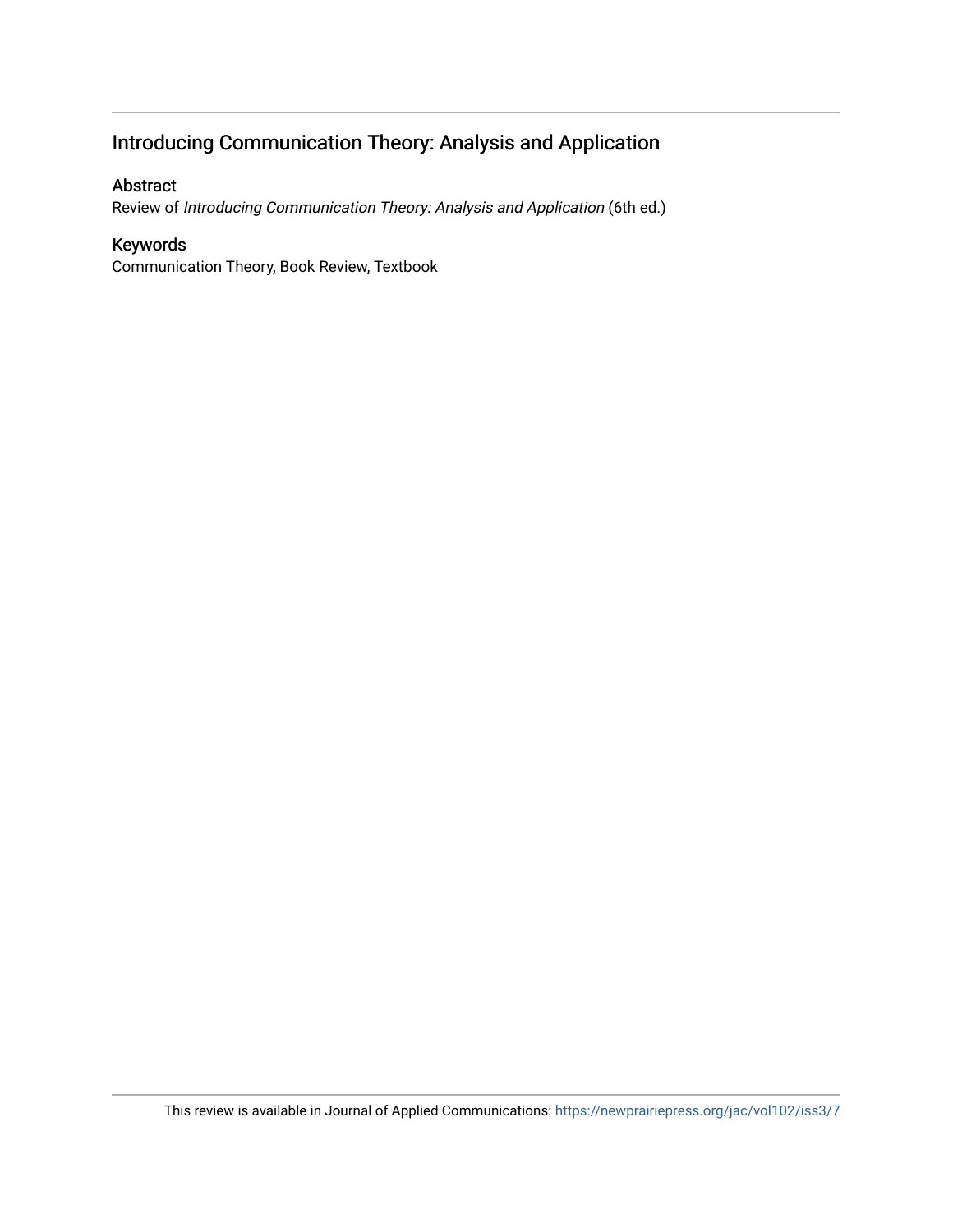*Introducing Communication Theory: Analysis and Application* **(6th ed.)** West, R., & Turner, L. H. (2018). New York, NY: McGraw-Hill

As the title indicates, this is an introductory communication theory book. The range goes from intrapersonal communication to intercultural communication, with everything in between. This provides a broad foundation for understanding communication theory, though it also means no theory or concept can be covered in-depth.

The book is divided into two main sections. The first section defines communication and theory. This ensures before students see any communication theories, they learn how to think about communication theories. While this information is not needed to understand any single communication theory, it helps in the understanding of how the theories relate to each other and the broader world of communication.

The first chapter defines communication, including models of communication, and the second chapter documents traditions of communication (e.g., rhetorical, semiotic, and critical) and contexts of communication (e.g., interpersonal, mass media, and cultural). The third chapter, which I have found to be particularly valuable, discusses developing and evaluating theories. Beyond being used to evaluate the theories in the rest of the book, the criteria can be used to evaluate any theory. In my class, I have a theory evaluation assignment where students use those criteria to evaluate a communication theory not discussed in class. This allows them to actively engage in the theory evaluation process instead of only seeing theories evaluated.

The second section covers 27 theories in 27 chapters, which are divided into six broad classifications: the self and messages (e.g., cognitive dissonance theory and symbolic interaction theory); relationship development (e.g., social exchange theory and relational dialectics theory); groups, teams, and organizations (e.g., groupthink and organizational culture theory); the public (e.g., the rhetoric and the narrative paradigm); the media (e.g., uses and gratifications theory and agenda setting theory); and culture and diversity (e.g., muted group theory and feminist standpoint theory). The book explores a broader variety of theories than we normally use in agricultural communication. This exposes students to the broader world of communication theory, but the book does not align perfectly with current research in agricultural communication, creating the potential for disconnect between the book and our academic discipline. That said, I believe we could benefit from an expanded perspective of what agricultural communication research could be.

Consistency in the book's design is the biggest thing that helps readability. Within every chapter, the authors consistently use a few key elements to provide applications of content. Each chapter begins with a fictional story to contextualize the chapter's content. There is a *Student Voices* segment where students of the authors provide their perspectives of the theory. *Theory in Popular Press*shows chapter content through a real-world media outlet. For the 27 theory chapters, *Theory at a Glance* boils down the theory to a one-paragraph explanation. Each chapter closes with discussion questions that can be used in class or for homework. Together, this variety of applications provide multiple lenses to understand each theory, which gives students more opportunities to understand the information if they are having trouble grasping the content.

#### **Application of Material**

The book is structured for teaching, including educational tools if you want to use them. My first experience with the book was as a student, and I have continued using the book as an